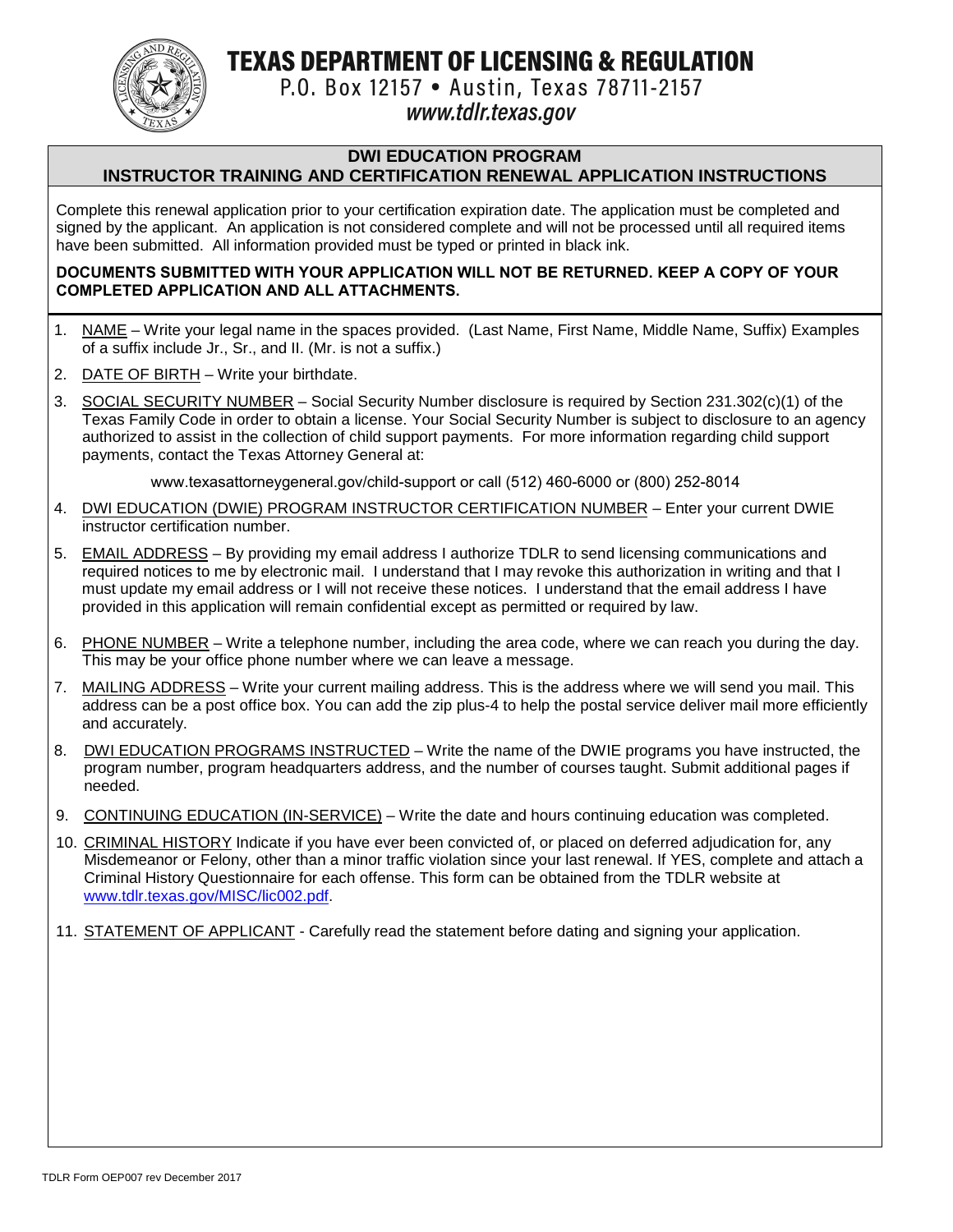#### CONTINUING EDUCATON REQUIREMENTS FOR RENEWING CERTIFICATION

- You must teach a minimum of **four (4)** complete DWI Education courses and attend at least **one (1)** department-sponsored DWI Education Instructor continuing education seminar during the Instructor's certification period, and each subsequent Instructor certification period.
- If the department sends you notice, you must attend additional department sponsored DWI Education Instructor continuing education seminars or special meeting regarding changes to curriculum or significant updates to curriculum material.
- If you are a licensed chemical dependency counselor, licensed professional counselor, licensed psychologist, licensed psychiatrist, or licensed social worker, you may complete 20 hours of continuing education that is directly alcohol-related, in lieu of attending the department-sponsored continuing education seminar.
- Continuing education hours obtained in a department-sponsored DWI Education Instructor continuing education seminar may be used to fulfill the continuing education requirement of another Offender Education certification, as long as the seminar occurs during the current certification period asd as log as the instructor pays for each certification.

**The department employs an audit system for continuing education reporting. You will be responsible for maintaining a record of your continuing education experiences. The certificates, diplomas, or other documentation verifying earning of continuing education hours are not to be forwarded to the department at the time of renewal unless you have been selected for audit.**

### **SEND YOUR COMPLETED APPLICATION AND REQUIRED DOCUMENTS TO:**

Texas Department of Licensing and Regulation P.O. Box 12157 Austin, TX 78711-2157

Documents submitted with your application will not be returned. Keep a copy of your completed application, all attachments, and you check or money order. Do not send cash.

For additional information and questions, please visit the Texas Department of Licensing & Regulation website at tdlr.texas.gov or reach Customer Service via webform where you can submit your request for assistance and include attachments needed at https://www.tdlr.texas.gov/help or (800) 803-9202 [in state only], (512) 463-6599, Relay Texas-TDD: (800) 735-2989 or Fax: (512) 463-9468. Customer Service Representatives are available Monday through Friday 7:00 a.m. until 6:00 p.m. Central Time (excluding holidays).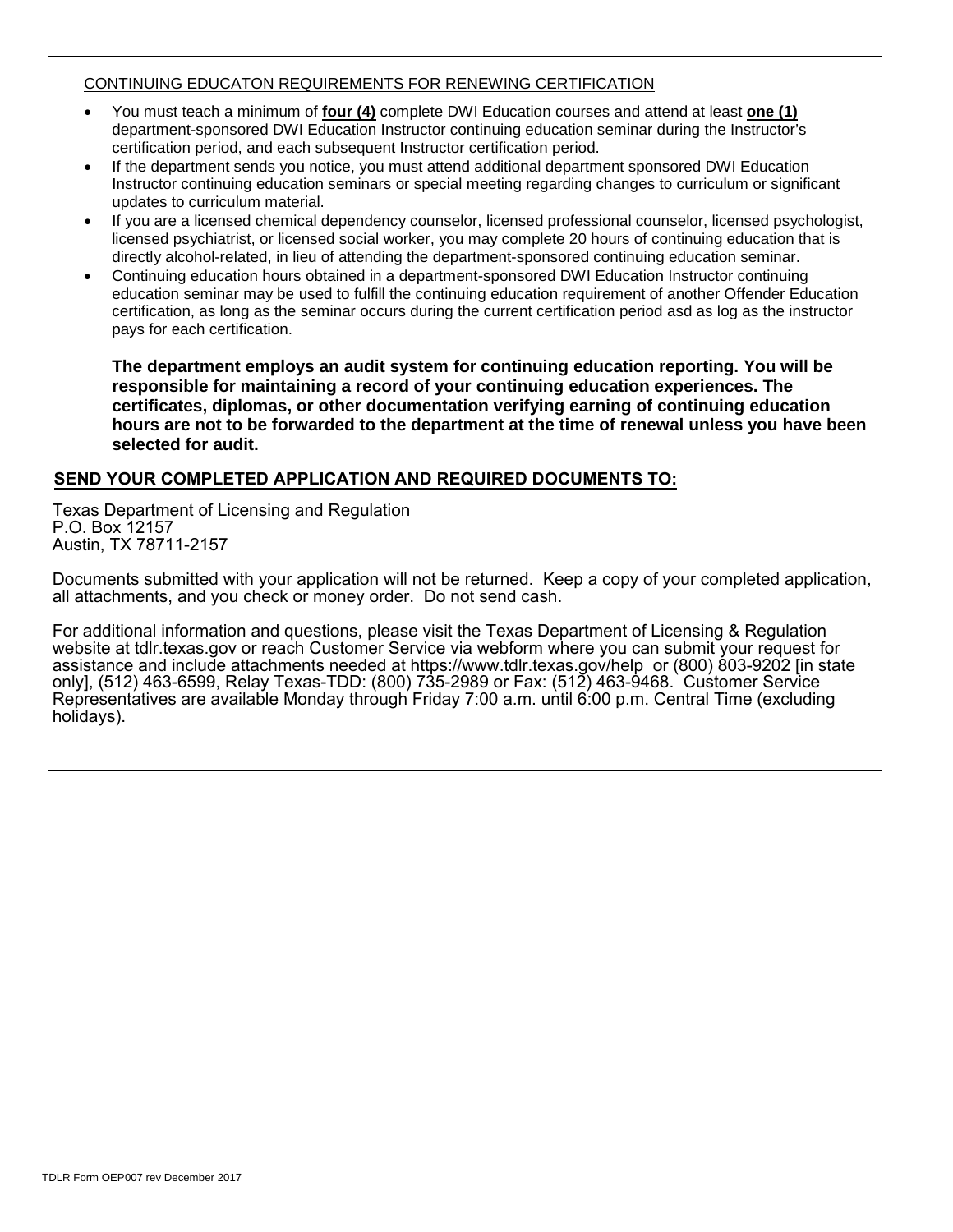# **TEXAS DEPARTMENT OF LICENSING & REGULATION**

P.O. Box 12157 . Austin, Texas 78711-2157

www.tdlr.texas.gov

## **DWI EDUCATION PROGRAM INSTRUCTOR TRAINING AND CERTIFICATION RENEWAL APPLICATION**

DO NOT WRITE ABOVE THIS LINE

| The application form must be accompanied by all required documents before processing. |                                                   |                                                                                                                             |                   |                       |                            |  |  |  |  |
|---------------------------------------------------------------------------------------|---------------------------------------------------|-----------------------------------------------------------------------------------------------------------------------------|-------------------|-----------------------|----------------------------|--|--|--|--|
| 1. Name:                                                                              |                                                   |                                                                                                                             |                   |                       |                            |  |  |  |  |
|                                                                                       |                                                   |                                                                                                                             |                   |                       |                            |  |  |  |  |
| Last Name                                                                             |                                                   |                                                                                                                             | <b>First Name</b> | Middle Name<br>Suffix |                            |  |  |  |  |
| 2. Date of Birth:                                                                     |                                                   | 3. Social Security Number:                                                                                                  |                   |                       | 4. DWIE Instructor Number: |  |  |  |  |
|                                                                                       |                                                   |                                                                                                                             |                   |                       |                            |  |  |  |  |
| Day<br>Year<br>See Instruction Sheet for Disclosure Information<br>Month              |                                                   |                                                                                                                             |                   |                       |                            |  |  |  |  |
| 5. Email Address:                                                                     |                                                   |                                                                                                                             |                   | 6. Phone Number:      |                            |  |  |  |  |
|                                                                                       |                                                   |                                                                                                                             |                   |                       |                            |  |  |  |  |
| Ex: johndoe@aol.com See Instruction Sheet for Disclosure Information                  |                                                   |                                                                                                                             |                   | Area Code<br>Number   |                            |  |  |  |  |
| 7. Mailing Address:                                                                   |                                                   |                                                                                                                             |                   |                       |                            |  |  |  |  |
|                                                                                       |                                                   |                                                                                                                             |                   |                       |                            |  |  |  |  |
| (P.O. Box, Number, Street Name or Suite Number)                                       |                                                   |                                                                                                                             |                   |                       |                            |  |  |  |  |
|                                                                                       |                                                   |                                                                                                                             |                   |                       |                            |  |  |  |  |
|                                                                                       |                                                   |                                                                                                                             |                   |                       |                            |  |  |  |  |
| City                                                                                  |                                                   |                                                                                                                             | <b>State</b>      |                       | Zip Code                   |  |  |  |  |
| 8.                                                                                    | DWI Education Programs you have Instructed        |                                                                                                                             |                   |                       |                            |  |  |  |  |
|                                                                                       |                                                   | I instructed for the following DWI Education Programs during the two-year certification period prior to my expiration date. |                   |                       |                            |  |  |  |  |
| (Submit additional pages if needed.)                                                  |                                                   |                                                                                                                             |                   |                       |                            |  |  |  |  |
|                                                                                       |                                                   |                                                                                                                             |                   |                       |                            |  |  |  |  |
| <b>Program Name:</b>                                                                  |                                                   |                                                                                                                             |                   | Program<br>Number:    |                            |  |  |  |  |
|                                                                                       |                                                   |                                                                                                                             |                   |                       |                            |  |  |  |  |
| Headquarters                                                                          |                                                   |                                                                                                                             |                   |                       | Number of                  |  |  |  |  |
| Physical Address:                                                                     | Number, Street Name, Suite#, City, State Zip Code |                                                                                                                             |                   | courses taught:       |                            |  |  |  |  |
|                                                                                       |                                                   |                                                                                                                             |                   |                       |                            |  |  |  |  |
|                                                                                       |                                                   |                                                                                                                             |                   | Program               |                            |  |  |  |  |
| <b>Program Name:</b>                                                                  |                                                   |                                                                                                                             |                   | Number:               |                            |  |  |  |  |
| Headquarters                                                                          |                                                   |                                                                                                                             |                   |                       | Number of                  |  |  |  |  |
| Physical Address:                                                                     |                                                   |                                                                                                                             |                   |                       | courses taught:            |  |  |  |  |
|                                                                                       | Number, Street Name, Suite#, City, State Zip Code |                                                                                                                             |                   |                       |                            |  |  |  |  |
|                                                                                       |                                                   |                                                                                                                             |                   | Program               |                            |  |  |  |  |
| <b>Program Name:</b>                                                                  |                                                   |                                                                                                                             |                   | Number:               |                            |  |  |  |  |
| Headquarters                                                                          |                                                   |                                                                                                                             |                   |                       | Number of                  |  |  |  |  |
| Physical Address:                                                                     |                                                   |                                                                                                                             |                   |                       | courses taught:            |  |  |  |  |
|                                                                                       | Number, Street Name, Suite#, City, State Zip Code |                                                                                                                             |                   |                       |                            |  |  |  |  |
|                                                                                       |                                                   |                                                                                                                             |                   | Program               |                            |  |  |  |  |
| <b>Program Name:</b>                                                                  |                                                   |                                                                                                                             |                   | Number:               |                            |  |  |  |  |
| Headquarters                                                                          |                                                   |                                                                                                                             |                   |                       | Number of                  |  |  |  |  |
| Physical Address:                                                                     |                                                   |                                                                                                                             |                   |                       | courses taught:            |  |  |  |  |
|                                                                                       |                                                   | Number, Street Name, Suite#, City, State Zip Code                                                                           |                   |                       |                            |  |  |  |  |
|                                                                                       |                                                   |                                                                                                                             |                   |                       |                            |  |  |  |  |
| Total number of courses taught during your certification period:                      |                                                   |                                                                                                                             |                   |                       |                            |  |  |  |  |
|                                                                                       |                                                   |                                                                                                                             |                   |                       |                            |  |  |  |  |